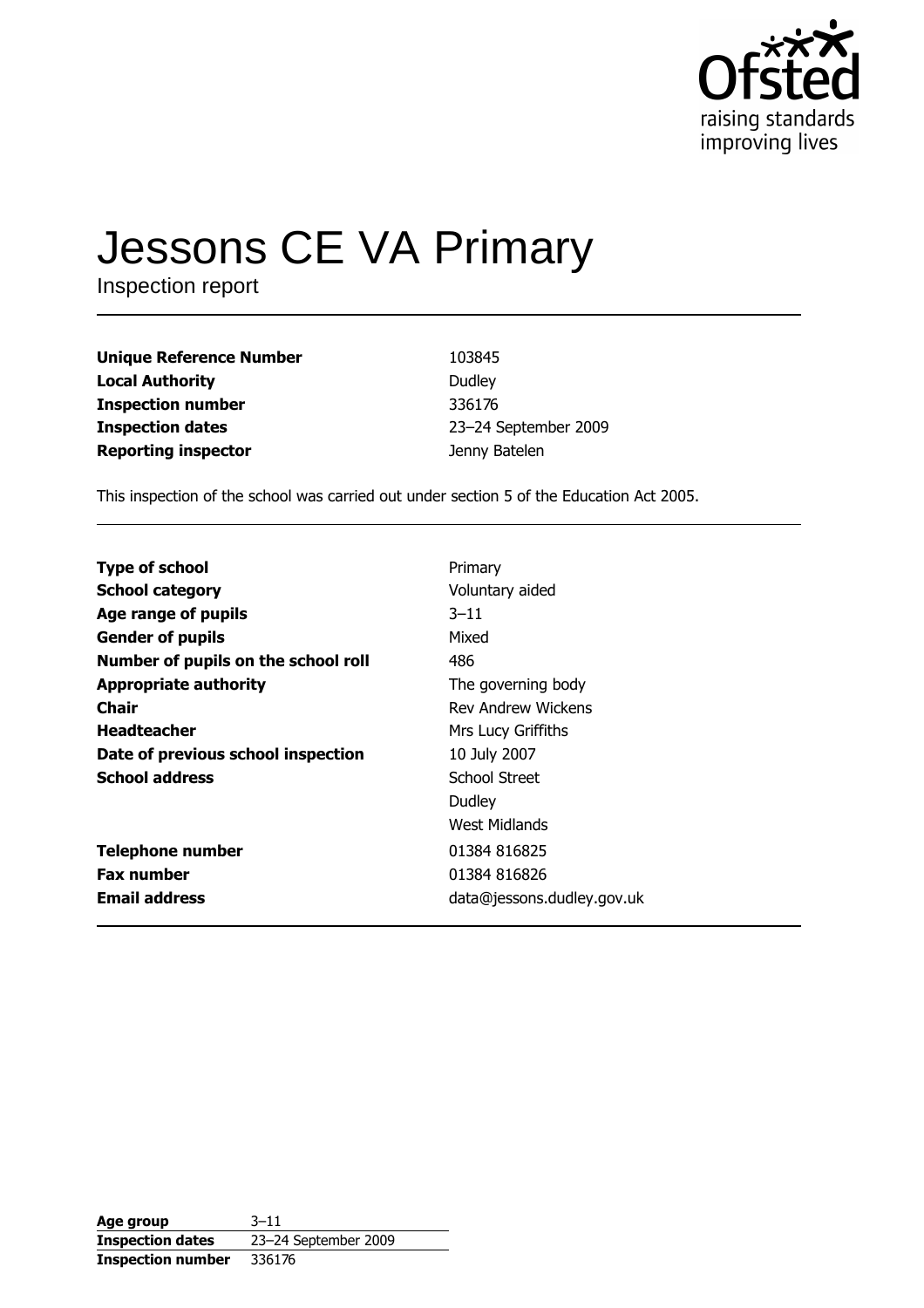The Office for Standards in Education, Children's Services and Skills (Ofsted) regulates and inspects to achieve excellence in the care of children and young people, and in education and skills for learners of all ages. It regulates and inspects childcare and children's social care, and inspects the Children and Family Court Advisory Support Service (Cafcass), schools, colleges, initial teacher training, work-based learning and skills training, adult and community learning, and education and training in prisons and other secure establishments. It rates council children's services, and inspects services for looked after children, safequarding and child protection.

Further copies of this report are obtainable from the school. Under the Education Act 2005, the school must provide a copy of this report free of charge to certain categories of people. A charge not exceeding the full cost of reproduction may be made for any other copies supplied.

If you would like a copy of this document in a different format, such as large print or Braille, please telephone 08456 404045, or email enquiries@ofsted.gov.uk.

You may copy all or parts of this document for non-commercial educational purposes, as long as you give details of the source and date of publication and do not alter the documentation in any way.

Royal Exchange Buildings St Ann's Square Manchester M2 7LA T: 08456 404045 Textphone: 0161 618 8524 E: enquiries@ofsted.gov.uk W: www.ofsted.gov.uk © Crown copyright 2009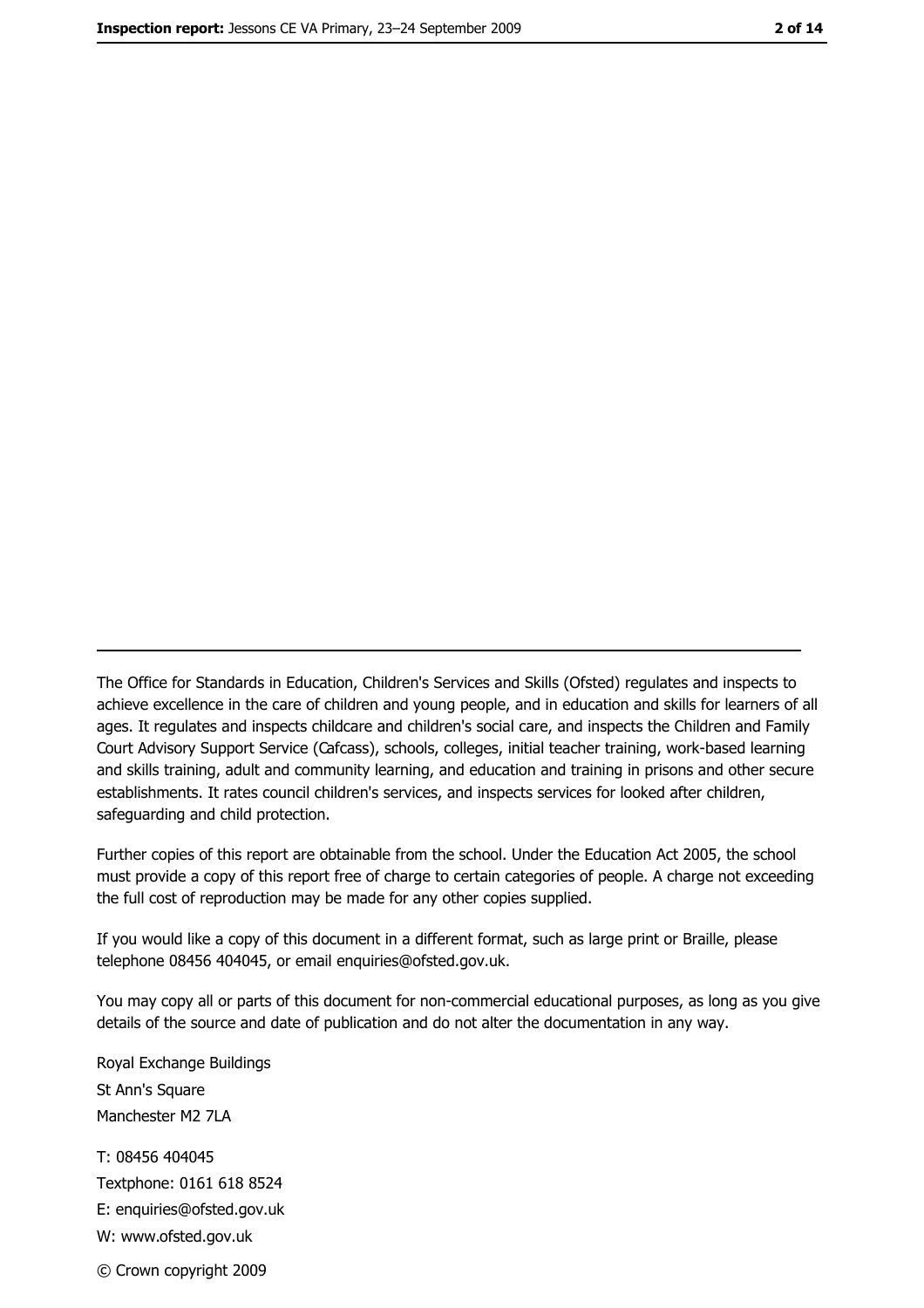# **Introduction**

This inspection was carried out by four additional inspectors. The inspectors visited 22 lessons, and held meetings with governors, staff, groups of pupils and parents. They observed the school's work, and looked at various school documents, including the records of the monitoring of teaching, school development plan, curriculum documents and 111 parent questionnaires.

The inspection team reviewed many aspects of the school's work. It looked in detail at the following:

- the standards and progress of pupils now and over time  $\blacksquare$
- the impact upon teaching and learning of improvements and consistency in the use  $\blacksquare$ of assessment
- the impact of leadership and management, including governors, in raising standards  $\blacksquare$ and holding staff to account.

## Information about the school

Jessons is an above average sized school in an area of high socio-economic deprivation. There are a large majority of pupils from minority ethnic groups, including Caribbean and Asian. The proportion of pupils with special educational needs and/or difficulties is well above average and the proportion entitled to free school meals is also well above average.

There is a before and after school club run by the governors on the school site. The school has been awarded the Basic Skills Quality Mark for the third time.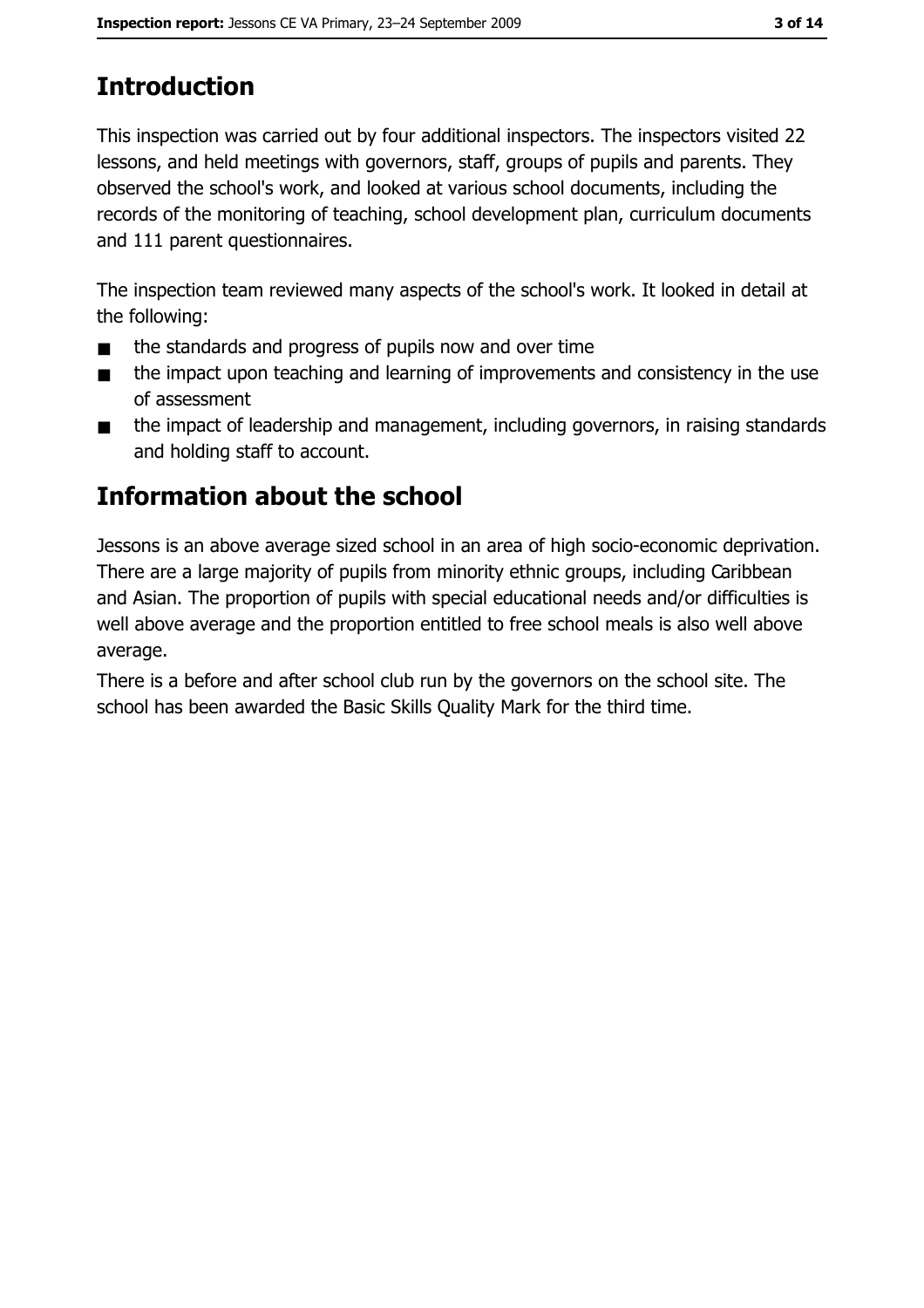## **Inspection judgements**

## Overall effectiveness: how good is the school?

#### The school's capacity for sustained improvement

#### **Main findings**

Jessons CE Primary is a good school. It also has a number of outstanding features. The passion and commitment of the senior leaders, complemented by the team work of the whole staff, are driving improvement and striving for excellence in all areas. This is particularly evident in the notable rise in standards in mathematics over the past two years. This, together with the school's understanding of its strengths and weaknesses, give it a good capacity to improve.

Children make a secure start to school and make good progress through the Early Years Foundation Stage. Even so, the opportunities for adult-led and child-initiated activities are currently limited in the Reception class, particularly by the under-developed outside area.

The strong performing arts focus permeates throughout the curriculum, giving the pupils high aspirations and confidence. The choirs in the school, including a staff choir, perform to a high standard and with great enthusiasm. An outstanding range of extra-curricular activities are taken up by many pupils.

The pastoral care for the pupils is outstanding. The excellent team work and strong links with families result in comprehensive and responsive care, with each pupil being valued as an individual. There are many strategies employed to work with parents and carers to encourage good attendance and as a result a large majority of pupils' attendance is average or above. However too many pupils are missing school unnecessarily.

The school has effective monitoring of teaching in place and makes good use of assessment to inform planning. Pupils are given much support during lessons and helped to make good progress. There is sometimes insufficient opportunity given to pupils to assess their own work or to respond to the written feedback given by teachers in the books.

The school community is very strong and pupils, as well as adults, make determined efforts to ensure that this remains so. 'I am really happy in this school we do lots of performances and they help me with the things I struggle with. I love coming to school' is a comment from a pupil that sums up what makes this a good school.

## What does the school need to do to improve further?

- $\blacksquare$ Enhance the outdoor provision in the Early Years Foundation Stage in order to improve the curriculum and so re-balance the amount of adult-led and child-initiated activities.
- Involve pupils more in their own learning by consistent use of peer- and self- $\blacksquare$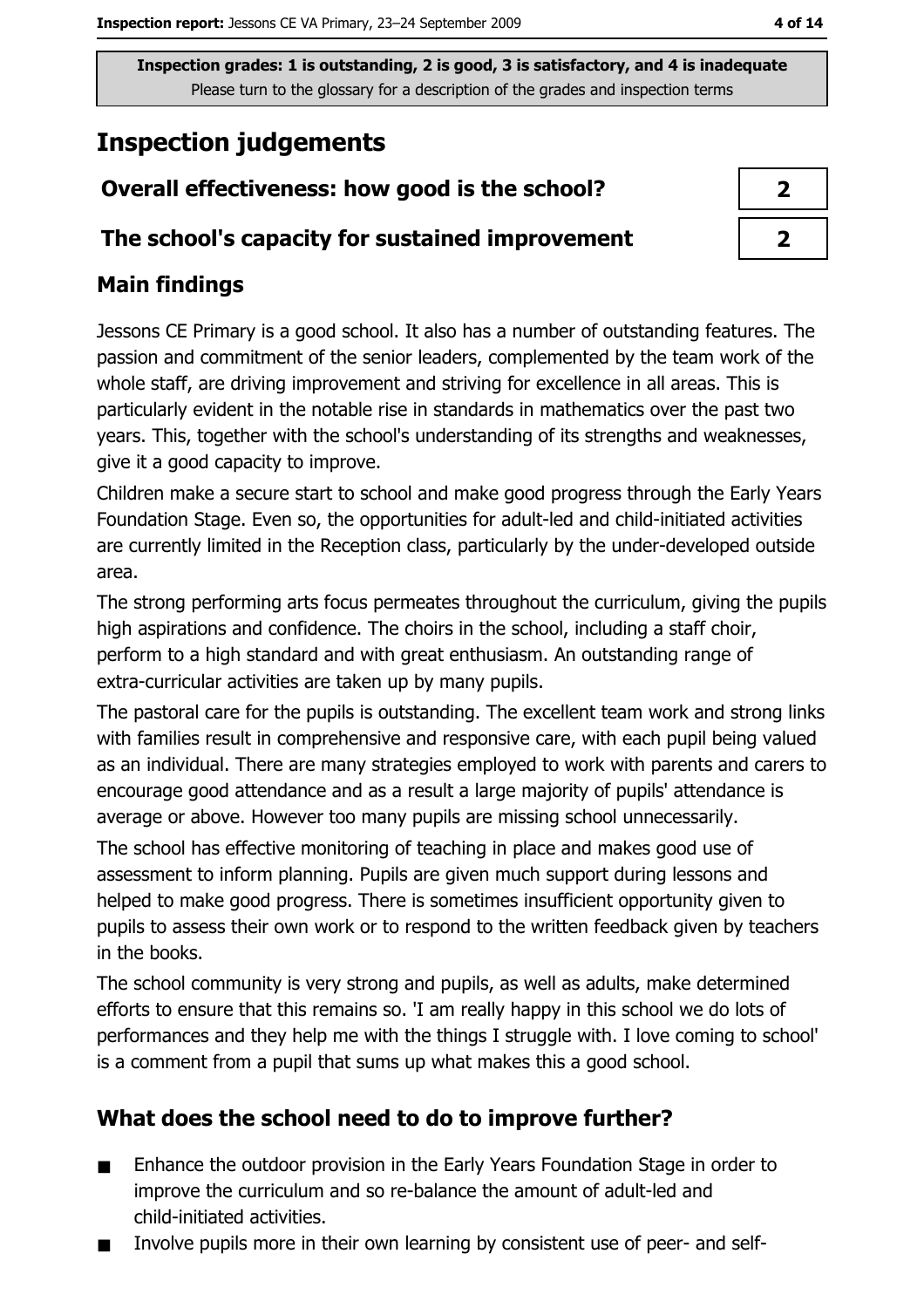assessment and the opportunity to respond to verbal and written feedback.

Raise the level of attendance for all pupils to above average continuing to work with parents and carers to ensure pupils do not take unnecessary time off school.

#### Outcomes for individuals and groups of pupils

Pupils start Year 1 with standards below average. Over the last two years standards at the end of Key Stage 2 have been improving and are now average in English and science. The impact of the whole school focus on raising the standards of mathematics has resulted in standards for last year being above average. The school has correctly identified that whilst maintaining the mathematics focus, there must now also be an increased focus on English to ensure that standards there do not fall behind. These results support observations made during the inspection that all pupils, including those of different ethnic backgrounds, those with special educational needs and/or disabilities and boys and girls make equally good progress and thoroughly enjoy their time in school.

Pupils have an outstanding sense of how to keep themselves and others safe and have great confidence that the adults in school will always help them. Pupils' exemplary behaviour is evident in lessons, around school and in their unfailing politeness and willingness to talk to visitors and staff. They support each other very well and have an excellent understanding of each others' cultures and traditions. They understand about healthy lifestyles and many make healthy choices when having a school provided lunch. Pupils make full use of the opportunities provided for sport. Break times are active, with a variety of games equipment available and well-used.

Pupils make a good contribution to their own and the wider community, but their independence is not yet established enough for them to take leading roles in the life of the school. The rising standards mean that pupils are developing good skills for the next step in their education. There is a small minority of pupils whose attendance is below average, which hinders good development of skills for the future. The performing arts curriculum makes a strong contribution to the pupils' cultural development. There are many opportunities for spiritual development, through assemblies and the curriculum. The physical and natural environments are not yet used fully to enhance the reflective experiences of pupils.

These are the grades for pupils' outcomes

 $\overline{2}$ 

The grades for attainment and attendance are: 1 is high; 2 is above average; 3 is broadly average; and 4 is low.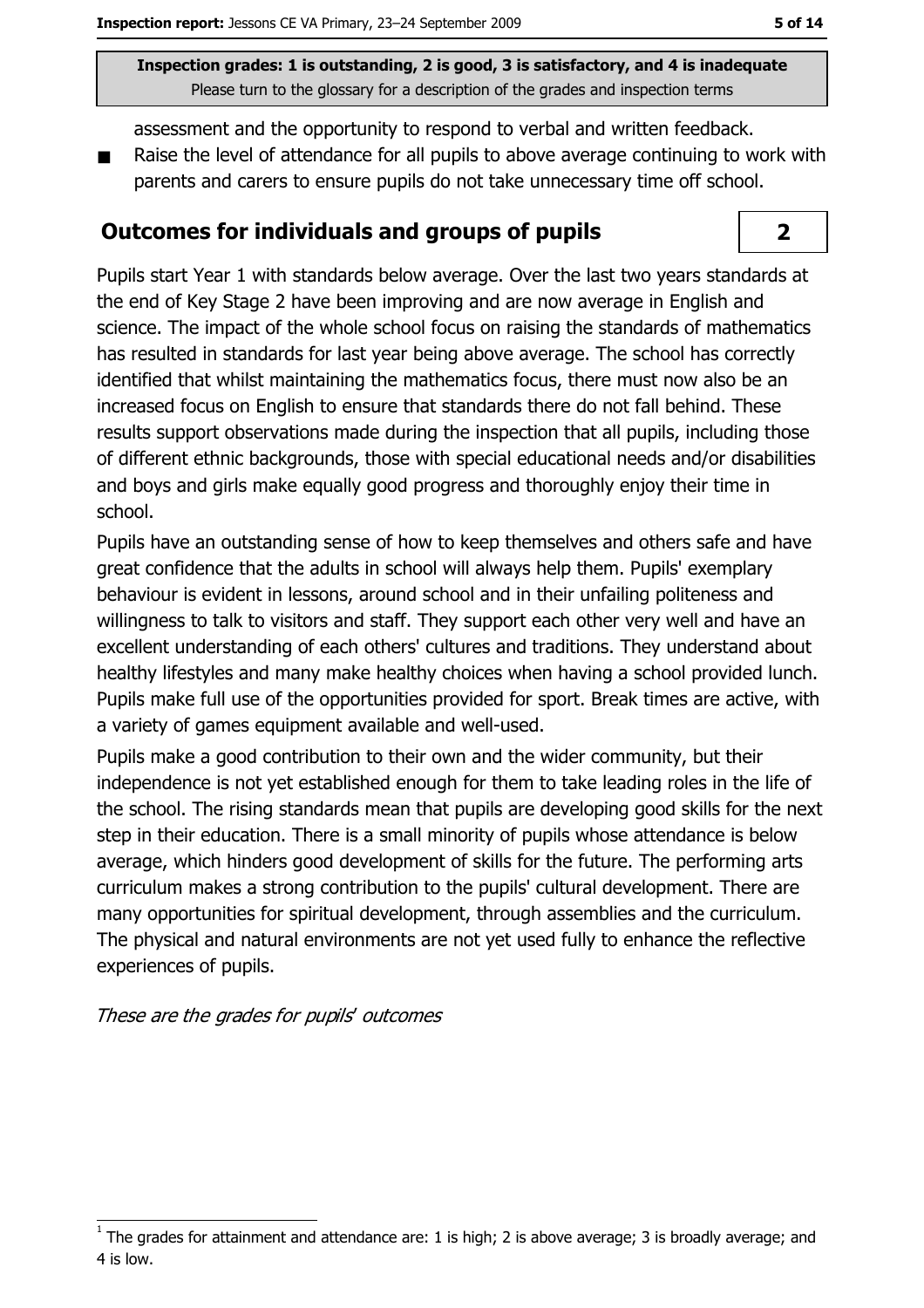| Pupils' achievement and the extent to which they enjoy their learning                                                     |                |  |  |
|---------------------------------------------------------------------------------------------------------------------------|----------------|--|--|
| Taking into account:<br>Pupils' attainment <sup>1</sup>                                                                   | 3              |  |  |
| The quality of pupils' learning and their progress                                                                        | $\overline{2}$ |  |  |
| The quality of learning for pupils with special educational needs and/or<br>disabilities and their progress               |                |  |  |
| The extent to which pupils feel safe                                                                                      |                |  |  |
| <b>Pupils' behaviour</b>                                                                                                  |                |  |  |
| The extent to which pupils adopt healthy lifestyles                                                                       |                |  |  |
| The extent to which pupils contribute to the school and wider community                                                   |                |  |  |
| The extent to which pupils develop workplace and other skills that will<br>contribute to their future economic well-being |                |  |  |
| Taking into account:<br>Pupils' attendance <sup>1</sup>                                                                   | 3              |  |  |
| The extent of pupils' spiritual, moral, social and cultural development                                                   |                |  |  |

#### How effective is the provision?

Pupils make good progress in the majority of their lessons. This is because teachers understand what the pupils already know, match the work well to pupils' abilities and have high expectations. In the best lessons pupils are quickly engaged in their tasks and are keen to do their best. They are fully involved in the activities provided and support each other's learning by their excellent behaviour. Where the very small minority of pupils find it difficult to focus they are sensitively managed. This ensures there is no disruption to the overall learning and enables their own learning to continue. Other adults in the classroom work closely with the teachers and with pupils. Effective support for groups and individual pupils enable them to make equally good progress.

There are clear targets for learning on display in the classroom but at this early point in the year it is unclear if all pupils know their targets and what they need to do to achieve them.

There is a rich curriculum with many outstanding features. Literacy is enhanced by the performing arts, giving many opportunities for speaking and listening and for writing. This is exemplified by a class questioning 'Willie Wonka', wearing his top hat, before taking on the role to write a diary entry. Curriculum provision is further enriched by visits and visitors and by the willingness and enthusiasm of staff to develop their own skills such as learning the violin alongside the Year 3 pupils. As one member of staff said 'We think outside the box here' and as a result the curriculum is currently undergoing further development in order to strengthen the cross-curricular links.

The excellent understanding of all pupils' needs, and close work with families and external agencies, ensures that pupils get well-targeted support to enable them to make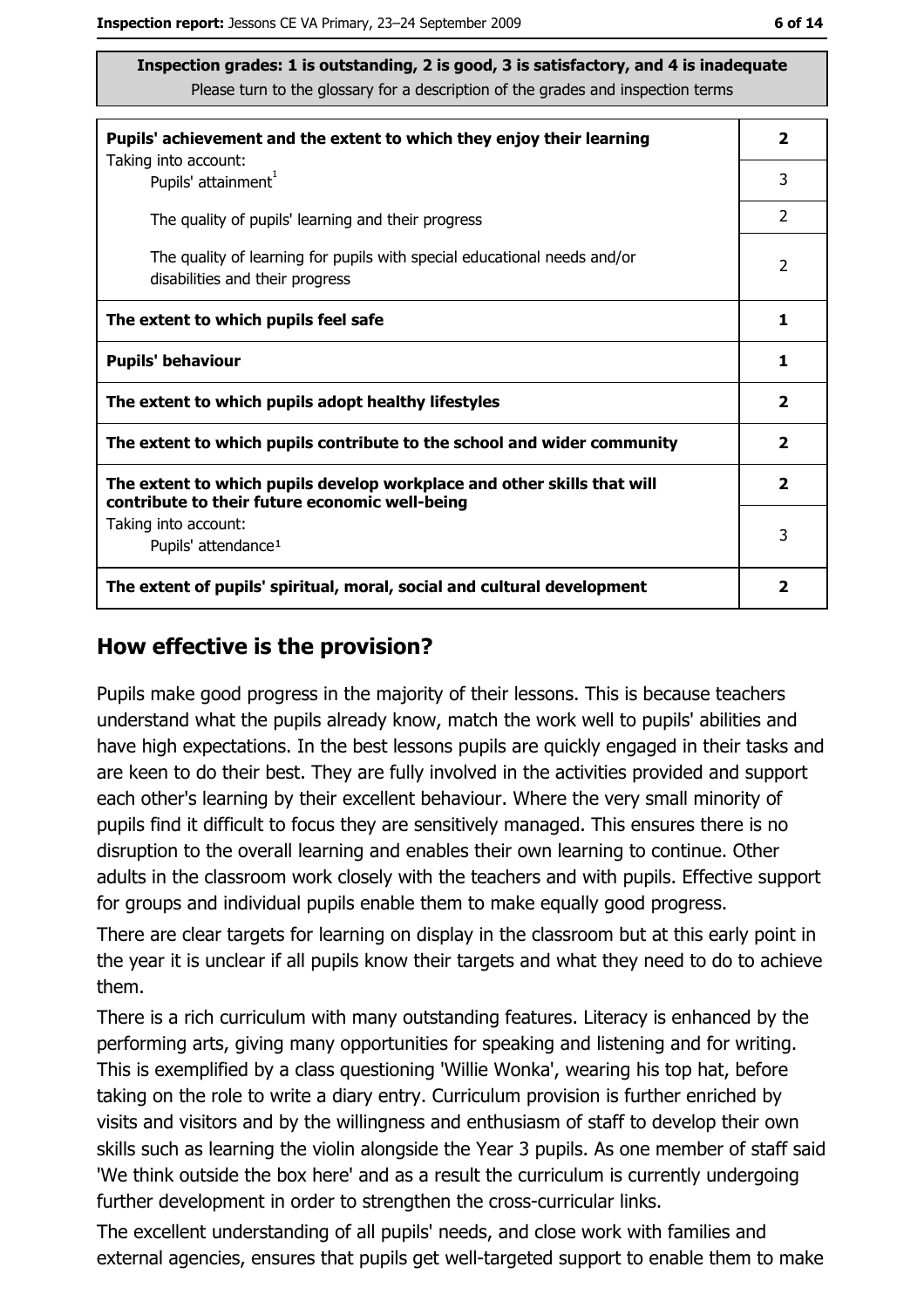good progress in all areas. Where there are particular needs 'guardian angels' are assigned to ensure that pupils have an immediate contact to share any worries or concerns.

These are the grades for the quality of provision

| The quality of teaching                                                                                    |  |
|------------------------------------------------------------------------------------------------------------|--|
| Taking into account:<br>The use of assessment to support learning                                          |  |
| The extent to which the curriculum meets pupils' needs, including, where<br>relevant, through partnerships |  |
| The effectiveness of care, guidance and support                                                            |  |

#### How effective are leadership and management?

The very experienced and committed headteacher leads a strong and equally committed staff team. The senior leaders have high expectations and a passion and enthusiasm for their school that filters across the whole staff. The dramatic improvement in the standards of mathematics is evidence of the drive and ambition that is central to this school. Staff make full use of the many opportunities for professional and personal development.

The school engages with parents and carers very effectively with a variety of activities, an example of which is the ongoing parent/child workshop in mathematics. Parents and carers said how they enjoy coming and how it 'helps with maths and English'. Their views are sought and the links established when children first start school are nurtured and maintained throughout the school. Close and effective links exist with many external agencies including the local secondary schools. Equality of opportunity is strongly promoted both for pupils and staff. The expectation is that all should succeed. There is a link with a rural school which enhances the pupils' understanding of the wider community in Britain. The school's contacts with many areas around the world and its involvement in a variety of projects develop and increase their excellent understanding of the global community.

Governors have a good understanding of their role. They are clear about the strengths of the school and aware of the areas to develop. They work with the school to set appropriate targets for improvement. They ensure that safeguarding procedures, policies and practice are very rigorous. The school gives good value for money.

These are the grades for leadership and management

| The effectiveness of leadership and management in embedding ambition and<br>driving improvement |  |
|-------------------------------------------------------------------------------------------------|--|
| Taking into account:<br>The leadership and management of teaching and learning                  |  |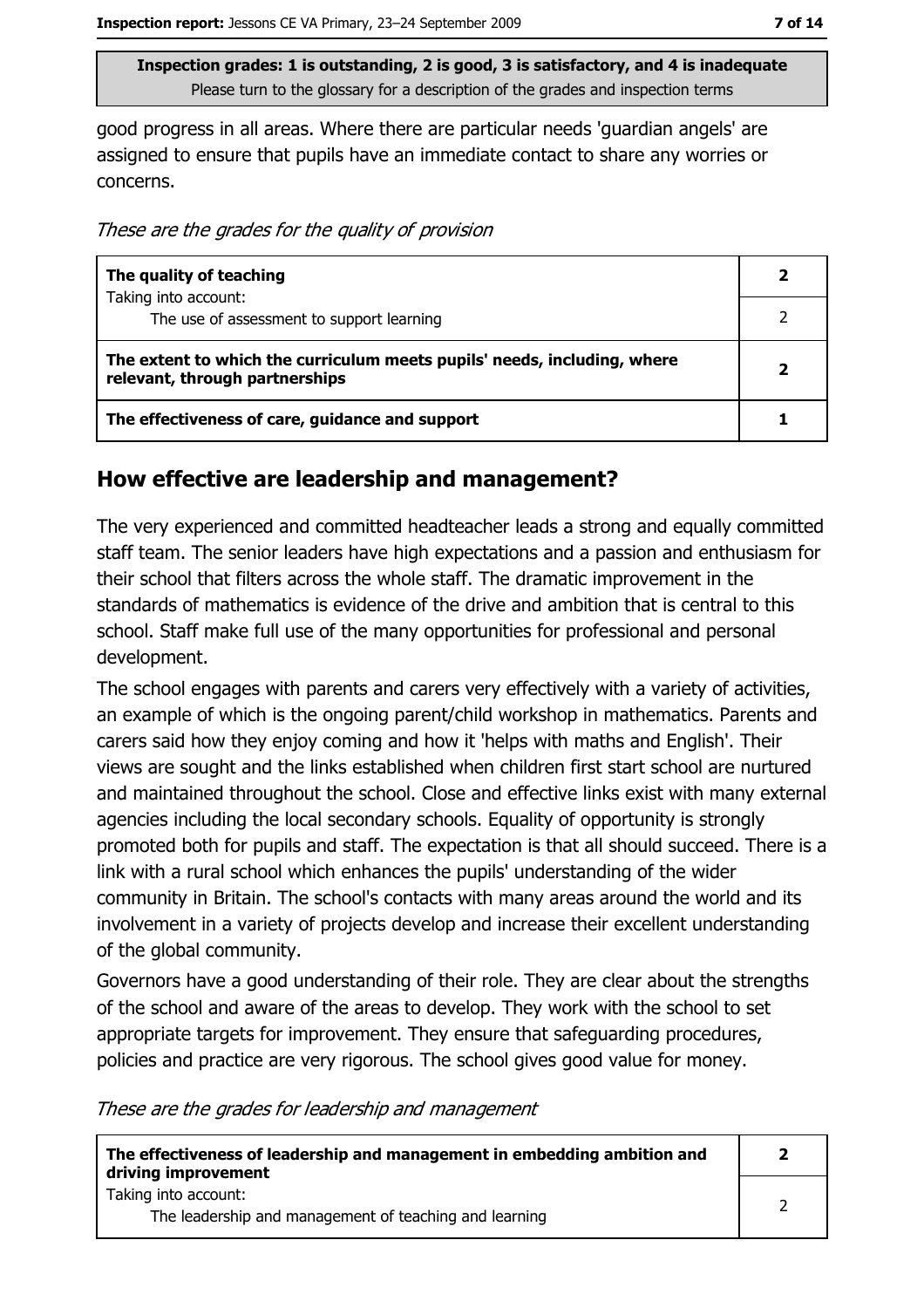| s sausiación y laucs. I is quistanting, z is good, s is sausiación y, any 4 is magguard<br>Please turn to the glossary for a description of the grades and inspection terms |              |
|-----------------------------------------------------------------------------------------------------------------------------------------------------------------------------|--------------|
| The effectiveness of the governing body in challenging and supporting the<br>school so that weaknesses are tackled decisively and statutory responsibilities<br>met         | 2            |
| The effectiveness of the school's engagement with parents and carers                                                                                                        | 1            |
| The effectiveness of partnerships in promoting learning and well-being                                                                                                      | 1            |
| The effectiveness with which the school promotes equality of opportunity and<br>tackles discrimination                                                                      | 1            |
| The effectiveness of safeguarding procedures                                                                                                                                | 1            |
| The effectiveness with which the school promotes community cohesion                                                                                                         | 1            |
| The effectiveness with which the school deploys resources to achieve<br>value for money                                                                                     | $\mathbf{2}$ |

 $\overline{\phantom{a}}$ 

## **Early Years Foundation Stage**

Leadership and management of the Early Years Foundation Stage are good. The enthusiastic leader has a good understanding of requirements and has worked hard to improve the learning experience for the indoor environment. She has analysed and is clear about further improvements required to enhance the provision.

Children in the Nursery and Reception classes enjoy all aspects of their learning and make good progress. They enter the Nursery with skills well below those expected for their age, with problem solving, reasoning and number as the weakest areas of learning. A very large majority of children have significantly low language skills. These difficulties are identified early and well-targeted support enables these children, and those identified as having special educational needs, to make good progress. Frequent observations and formal assessments enable staff to keep themselves and parents and carers well informed of each child's progress.

The behaviour of the children is good and they quickly learn to get on well together and to keep themselves and each other safe. They learn independence and are able to tidy away impressively. Children enjoy the healthy snacks of fruit and vegetables available. Provision in the Nursery is good. It is a warm and welcoming environment where children's work is valued. Welfare is of the utmost importance and high quality planning ensures that tasks are appropriate to each child's needs. Use of the outside area is currently restricted by the lack of shelter. Provision in the Reception class is satisfactory. The indoor environment enables children to access activities across the three rooms, which in the afternoons focus on the areas of learning. However planning for and use of the outside environment is under-developed and this limits the children's experiences.

There is good care for all children. The introduction to school, through visits to settings, meetings with parents and carers and information shared ensures children feel comfortable and allows good relationships with parents and carers to be established early.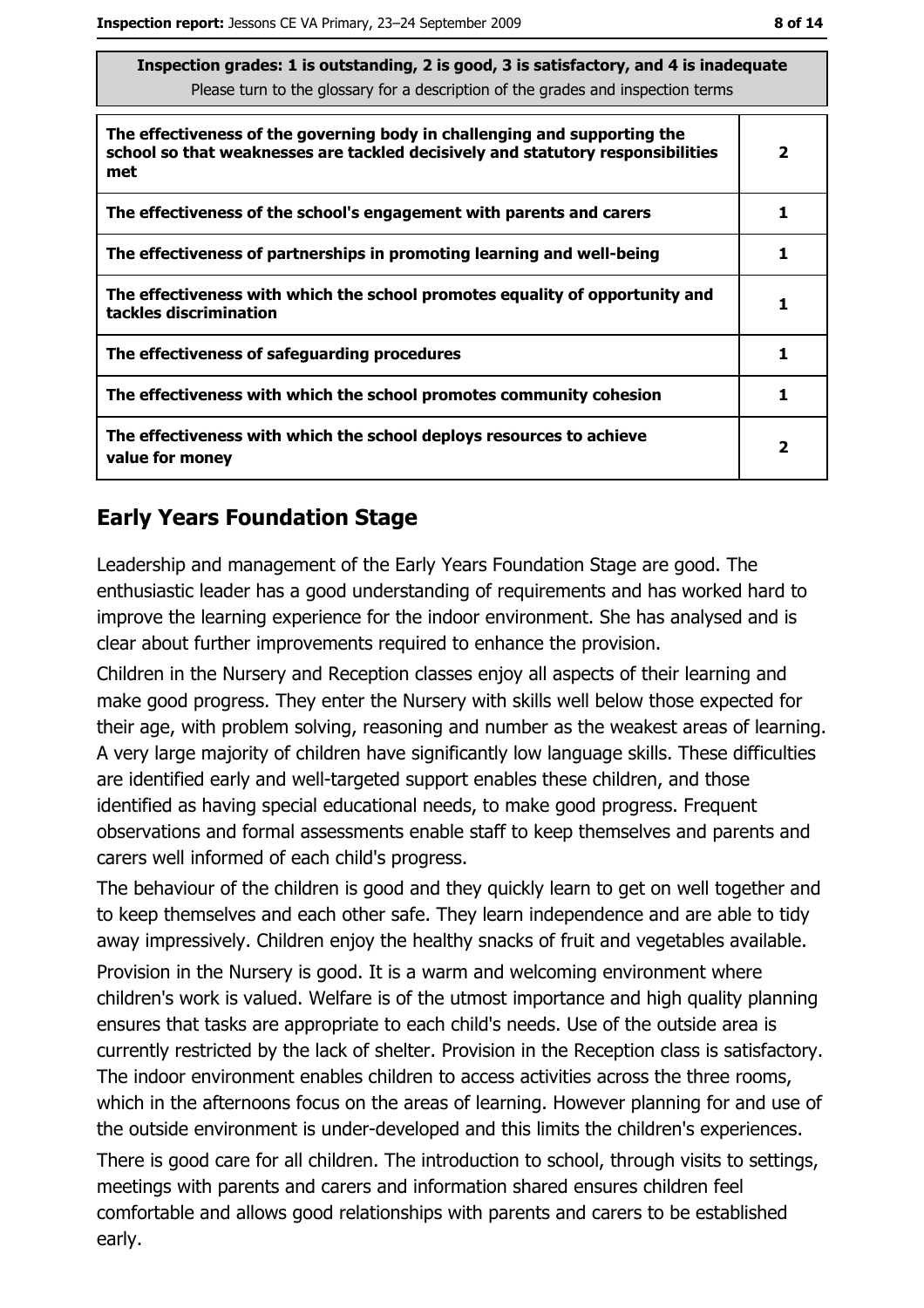These are the grades for the Early Years Foundation Stage

| <b>Overall effectiveness of the Early Years Foundation Stage</b>                             | 3             |
|----------------------------------------------------------------------------------------------|---------------|
| Taking into account:<br>Outcomes for children in the Early Years Foundation Stage            |               |
| The quality of provision in the Early Years Foundation Stage                                 |               |
| The effectiveness of leadership and management of the Early Years<br><b>Foundation Stage</b> | $\mathcal{P}$ |

#### **Views of parents and carers**

Parents and carers are generally very supportive of the school. The returned questionnaires were positive and there were very few areas of concern. A few comments identified areas of concern, for example bullying, but the inspection evidence suggests that these were not typical and any incidents were very rare.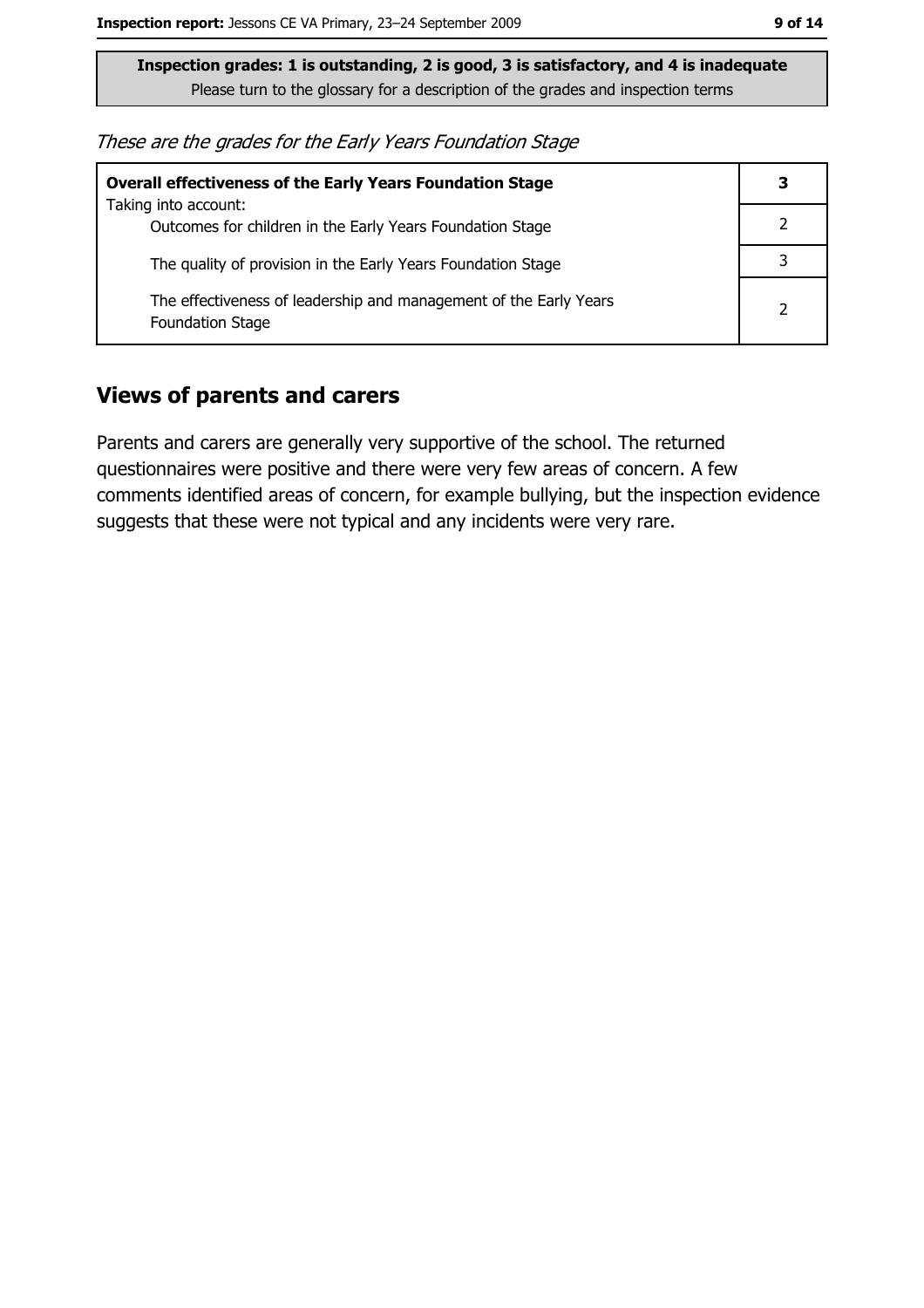#### Responses from parents and carers to Ofsted's questionnaire

Ofsted invited all the registered parents and carers of pupils registered at Jessons CE (VA) Primary School to complete a questionnaire about their views of the school.

In the questionnaire, parents and carers were asked to record how strongly they agreed with 13 statements about the school. The inspection team received 111 completed questionnaires by the end of the on-site inspection. In total, there are 486 pupils registered at the school.

| <b>Statements</b>                                                                                                                                                                                                                                       | <b>Strongly</b><br><b>Agree</b> |               | <b>Agree</b> |               |                | <b>Disagree</b> |                | <b>Strongly</b><br>disagree |
|---------------------------------------------------------------------------------------------------------------------------------------------------------------------------------------------------------------------------------------------------------|---------------------------------|---------------|--------------|---------------|----------------|-----------------|----------------|-----------------------------|
|                                                                                                                                                                                                                                                         | <b>Total</b>                    | $\frac{0}{0}$ | <b>Total</b> | $\frac{0}{0}$ | <b>Total</b>   | $\frac{0}{0}$   | <b>Total</b>   | $\frac{0}{0}$               |
| My child enjoys school                                                                                                                                                                                                                                  | 54                              | 54            | 46           | 46            | $\mathbf 0$    | 0               | $\mathbf 0$    | $\mathbf 0$                 |
| The school keeps my child<br>safe                                                                                                                                                                                                                       | 57                              | 57            | 41           | 41            | $\mathbf{1}$   | 1               | 0              | $\mathbf 0$                 |
| The school informs me<br>about my child's progress                                                                                                                                                                                                      | 37                              | 37            | 55           | 55            | 6              | 6               | 0              | 0                           |
| My child is making enough<br>progress at this school                                                                                                                                                                                                    | 35                              | 35            | 57           | 57            | 5              | 5               | 0              | 0                           |
| The teaching is good at this<br>school                                                                                                                                                                                                                  | 42                              | 42            | 57           | 57            | $\mathbf 0$    | 0               | 0              | $\mathbf 0$                 |
| The school helps me to<br>support my child's learning                                                                                                                                                                                                   | 35                              | 35            | 54           | 54            | 6              | 6               | 0              | $\mathbf 0$                 |
| The school helps my child to<br>have a healthy lifestyle                                                                                                                                                                                                | 40                              | 40            | 55           | 55            | 3              | 3               | $\mathbf 0$    | $\mathbf 0$                 |
| The school makes sure that<br>my child is well prepared for<br>the future (for example<br>changing year group,<br>changing school, and for<br>children who are finishing<br>school, entering further or<br>higher education, or<br>entering employment) | 35                              | 35            | 57           | 57            | $\overline{2}$ | $\overline{2}$  | 0              | $\mathbf 0$                 |
| The school meets my child's<br>particular needs                                                                                                                                                                                                         | 34                              | 34            | 57           | 57            | 3              | 3               | 0              | $\bf{0}$                    |
| The school deals effectively<br>with unacceptable behaviour                                                                                                                                                                                             | 34                              | 34            | 45           | 45            | 14             | 14              | 3              | 3                           |
| The school takes account of<br>my suggestions and<br>concerns                                                                                                                                                                                           | 33                              | 33            | 52           | 53            | 8              | 8               | $\overline{2}$ | $\overline{2}$              |
| The school is led and<br>managed effectively                                                                                                                                                                                                            | 40                              | 40            | 52           | 53            | 5              | 5               | $\mathbf 0$    | $\mathbf 0$                 |
| Overall, I am happy with my<br>child's experience at this<br>school                                                                                                                                                                                     | 51                              | 51            | 44           | 44            | 3              | 3               | 0              | 0                           |

The table above summarises the responses that parents and carers made to each statement. The percentages indicate the proportion of parents and carers giving that response out of the total number of completed questionnaires. Where one or more parents and carers chose not to answer a particular question, the percentages will not add up to 100%.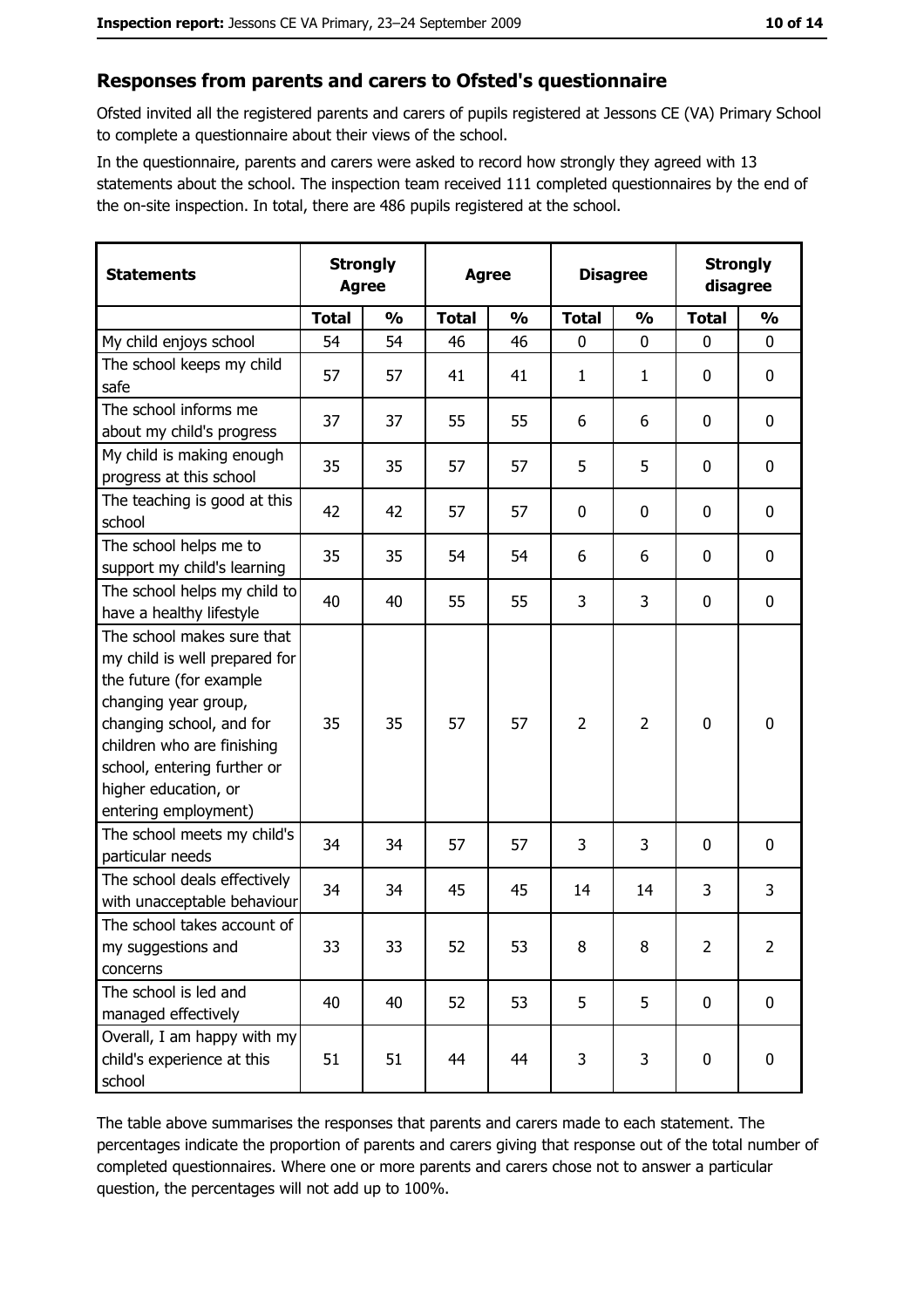# Glossary

| Grade   | <b>Judgement</b> | <b>Description</b>                                                                                                                                                                                                               |
|---------|------------------|----------------------------------------------------------------------------------------------------------------------------------------------------------------------------------------------------------------------------------|
| Grade 1 | Outstanding      | These features are highly effective. An oustanding<br>school provides exceptionally well for its pupils' needs.                                                                                                                  |
| Grade 2 | Good             | These are very positive features of a school. A school<br>that is good is serving its pupils well.                                                                                                                               |
| Grade 3 | Satisfactory     | These features are of reasonable quality. A satisfactory<br>school is providing adequately for its pupils.                                                                                                                       |
| Grade 4 | Inadequate       | These features are not of an acceptable standard. An<br>inadequate school needs to make significant<br>improvement in order to meet the needs of its pupils.<br>Ofsted inspectors will make further visits until it<br>improves. |

## What inspection judgements mean

#### Overall effectiveness of schools inspected between September 2007 and July 2008

|                       | Overall effectiveness judgement (percentage of<br>schools) |      |                     |                   |  |
|-----------------------|------------------------------------------------------------|------|---------------------|-------------------|--|
| <b>Type of school</b> | <b>Outstanding</b>                                         | Good | <b>Satisfactory</b> | <b>Inadequate</b> |  |
| Nursery schools       | 39                                                         | 58   | 3                   | 0                 |  |
| Primary schools       | 13                                                         | 50   | 33                  | 4                 |  |
| Secondary schools     | 17                                                         | 40   | 34                  | 9                 |  |
| Sixth forms           | 18                                                         | 43   | 37                  | $\overline{2}$    |  |
| Special schools       | 26                                                         | 54   | 18                  | $\overline{2}$    |  |
| Pupil referral units  | 7                                                          | 55   | 30                  | 7                 |  |
| All schools           | 15                                                         | 49   | 32                  | 5                 |  |

New school inspection arrangements were introduced on 1 September 2009. This means that inspectors now make some additional judgements that were not made previously.

The data in the table above were reported in The Annual Report of Her Majesty's Chief Inspector of Education, Children's Services and Skills 2007/08.

Percentages are rounded and do not always add exactly to 100. Secondary school figures include those that have sixth forms, and sixth form figures include only the data specifically for sixth form inspection judgements.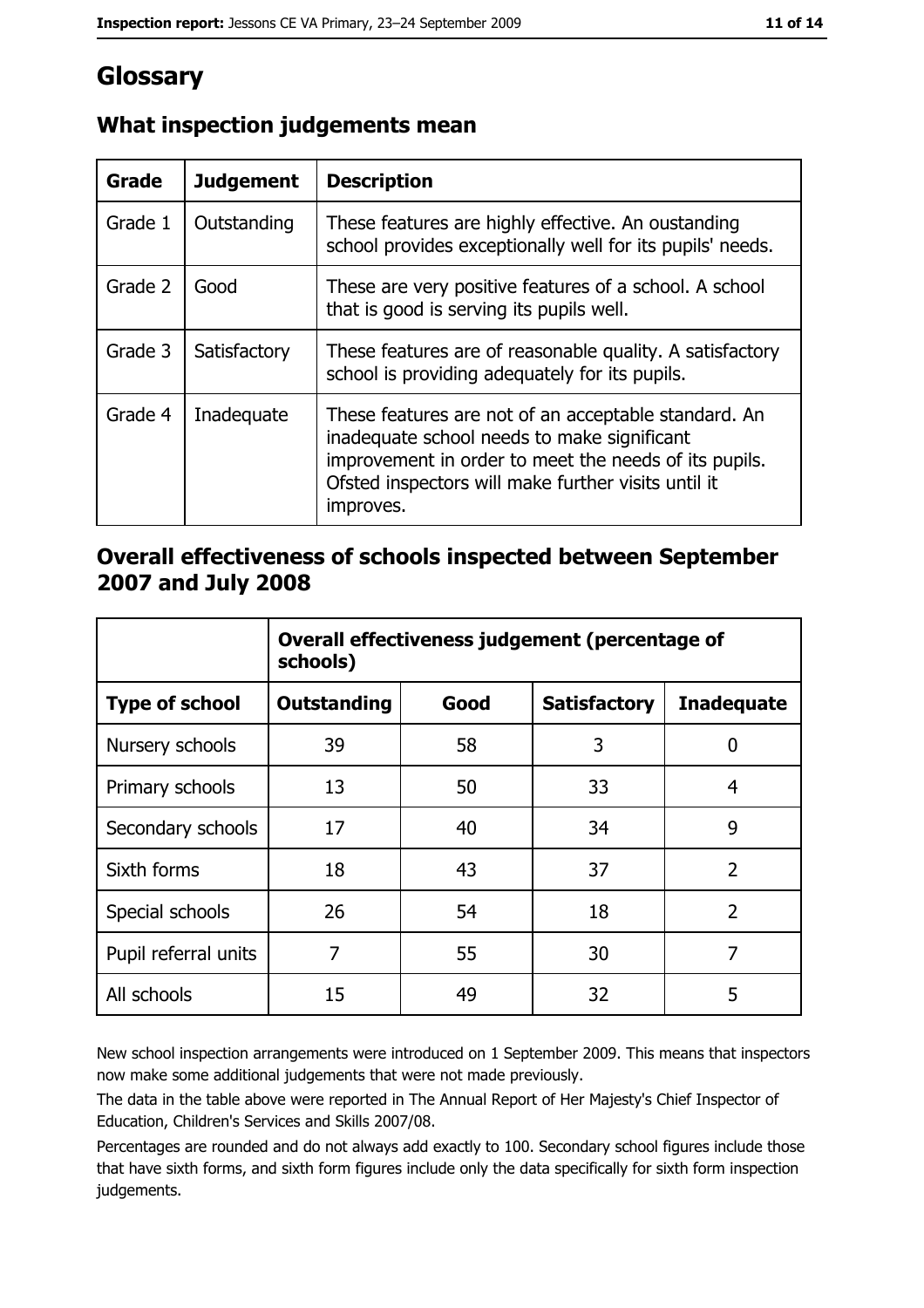# **Common terminology used by inspectors**

| Achievement:                  | the progress and success of a pupil in<br>their learning, development or training.                                                                                                                                                                                                                           |
|-------------------------------|--------------------------------------------------------------------------------------------------------------------------------------------------------------------------------------------------------------------------------------------------------------------------------------------------------------|
| Attainment:                   | the standard of the pupils' work shown by<br>test and examination results and in<br>lessons.                                                                                                                                                                                                                 |
| Capacity to improve:          | the proven ability of the school to<br>continue improving. Inspectors base this<br>judgement on what the school has<br>accomplished so far and on the quality of<br>its systems to maintain improvement.                                                                                                     |
| Leadership and management:    | the contribution of all the staff with<br>responsibilities, not just the headteacher,<br>to identifying priorities, directing and<br>motivating staff and running the school.                                                                                                                                |
| Learning:                     | how well pupils acquire knowledge,<br>develop their understanding, learn and<br>practise skills and are developing their<br>competence as learners.                                                                                                                                                          |
| <b>Overall effectiveness:</b> | inspectors form a judgement on a school's<br>overall effectiveness based on the findings<br>from their inspection of the school. The<br>following judgements, in particular,<br>influence what the overall effectiveness<br>judgement will be.                                                               |
|                               | The school's capacity for sustained<br>improvement.<br>Outcomes for individuals and groups<br>of pupils.<br>The quality of teaching.<br>The extent to which the curriculum<br>meets pupil's needs, including where<br>relevant, through partnerships.<br>The effectiveness of care, guidance<br>and support. |
| Progress:                     | the rate at which pupils are learning in<br>lessons and over longer periods of time. It<br>is often measured by comparing the<br>pupils' attainment at the end of a key<br>stage with their attainment when they<br>started.                                                                                 |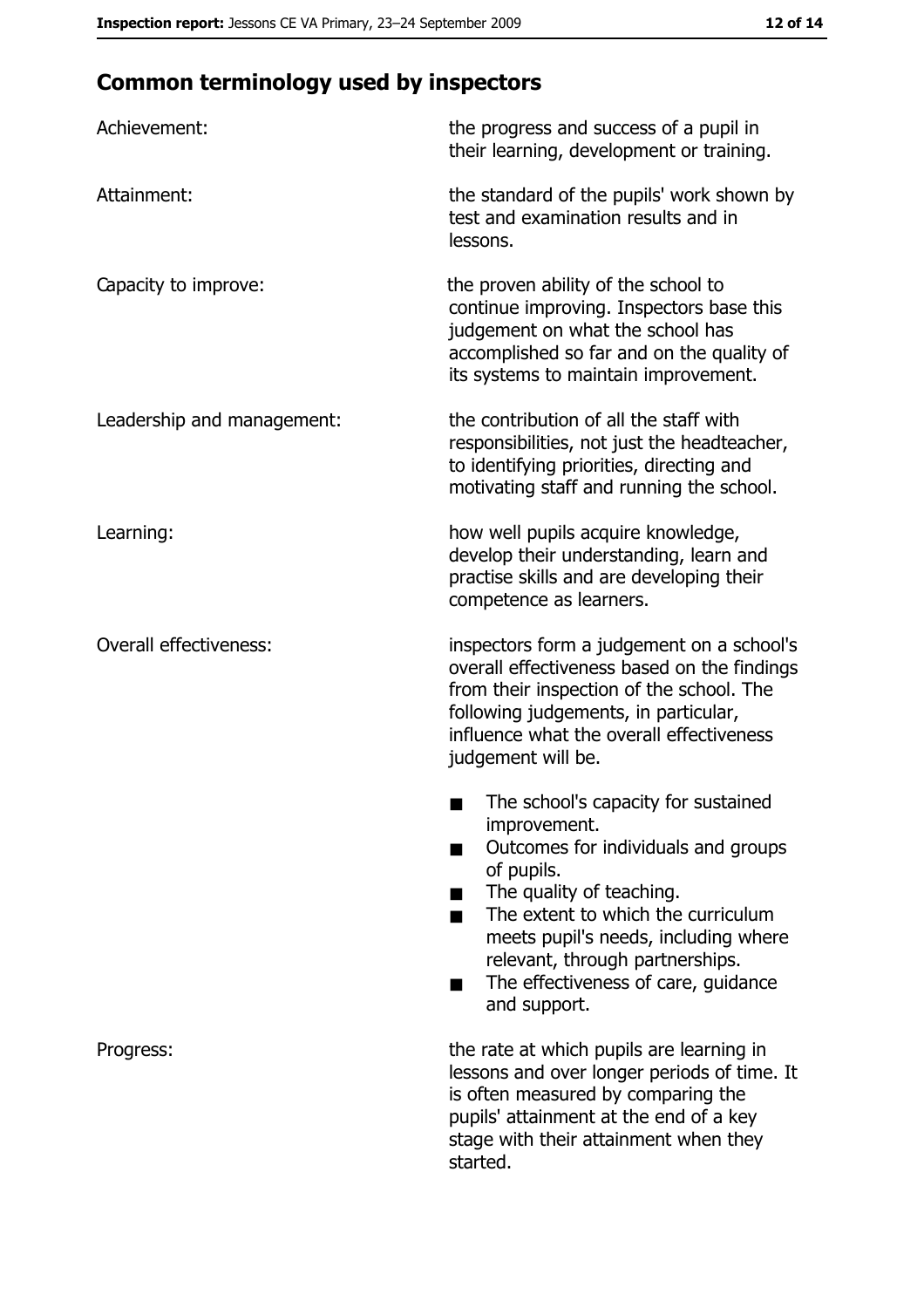This letter is provided for the school, parents and carers to share with their children. It describes Ofsted's main findings from the inspection of their school.



#### 25 September 2009

#### Dear Pupils

## Inspection of Jessons CE (VA) Primary School, Dudley, DY1 2AQ

Thank you for making us so welcome when we visited your school recently. We enjoyed meeting you, talking to you and joining in your lessons. We were very impressed with how polite and well behaved you are and how proud you are of your school. You told us that you 'love coming to school'. We also thought that you look after each other very well, like a very big family! You are given lots of opportunities to perform and you do this very well as we discovered when listening to the Jubilate Choir!

When you start school the teachers work hard to make sure you settle and can learn well. We found that this could be even better if the outside area of the Nursery and Reception unit was used more. We have asked your teachers to develop this area and to plan to make more use of it and have a mix of activities that children choose to do and some that adults lead.

You work hard in your lessons, particularly in mathematics and as a result you are getting better and better. You don't always have enough time to decide whether your work is good enough and so we have asked your teachers to make sure that you are able to check your own work and decide what you have done well and what you could improve. We've also asked them to give you time to read and respond to the comments they make in your books.

The school is well led by staff and governors who with all the adults in the school care a lot about you and help you to be safe. They work hard to make sure you can do the best you can. Some of you miss a lot of time at school. We have asked the school to work with your parents and carers to make sure that attendance improves and you can help by not taking any unnecessary time off school.

I wish you well in the future and thank you again for making us feel so welcome.

Yours sincerely

Jenny Batelen

Lead Inspector